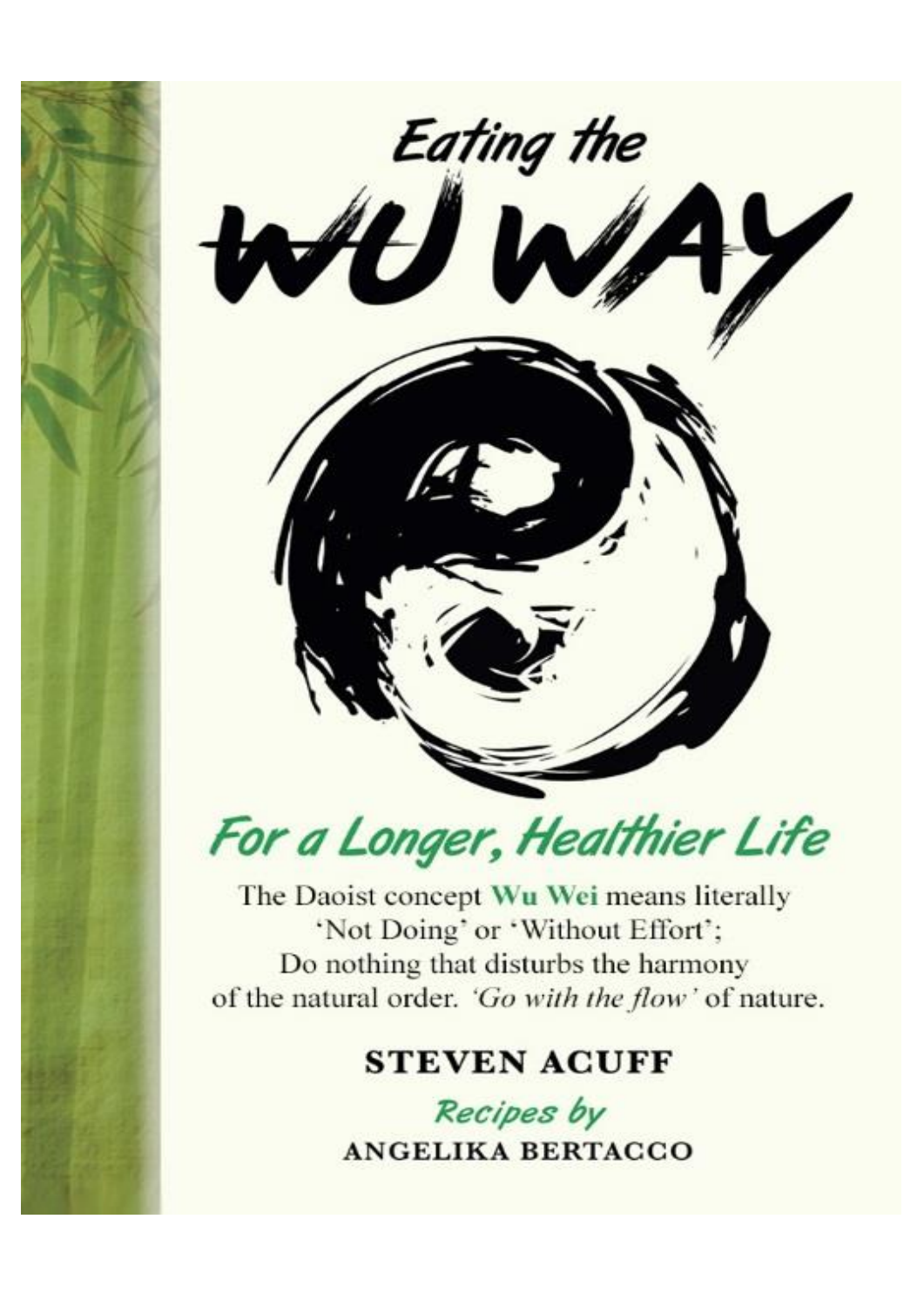## Chapter 1

## My Path to Wu Wei

My quest for the "Holy Grail" of nutrition began on a wintry evening in 1971, when I went to a public lecture on macrobiotic food in my hometown in Oregon. The unconventional presenters, Leslie Curry and Noah Osteen were wanderers from San Francisco, whose home was a cozy cabin built on the back of a flatbed truck.

I had never heard of macrobiotic food before. Later I found out that the word macrobiotic first appeared in the writings of Hippocrates. It comes from the Greek makro ("great") and bios ("life"). This "great life" originally meant a full, healthy life with balance in food, drink and work. However, the couple presented the macrobiotic way of eating as organic, whole food with a unique approach based on the energetic effect of food on the body and mind.

In the early twentieth century, a strong-willed Japanese man, George Ohsawa, taught a way of eating for self-healing inspired by the ancient wisdom of Oriental philosophy and traditional, natural Japanese food, after he cured his tuberculosis by eating this way. When Ohsawa brought his teaching to the West, he borrowed the word *macrobiotics* from Christoph Hufeland, a German doctor who in the nineteenth century had written a book about *Makrobiotik*. Ohsawa thought that Hufeland expressed the essence of his teaching.

At the talk that evening, the macrobiotic couple spoke about Ohsawa and his understanding of the  $Y_{\text{III}}$  and the Yang, the classical Chinese words for the complementary polar opposites that are the basis of Daoist philosophy. The energetic effect of some foods is the  $Y_{II}$ , i.e. expanding and cooling. This includes foods such as cucumber, celery and other watery vegetables as well as fruit. Other foods have the Yang, i.e. contracting and warming, for example baked root vegetables, brown rice with salty soy sauce and even animal protein. The macrobiotic way is to strive to balance the energetic polarity between expansion and contraction to support optimal wellness. Westerners could take the terms *Alpha* and *Omega* to show the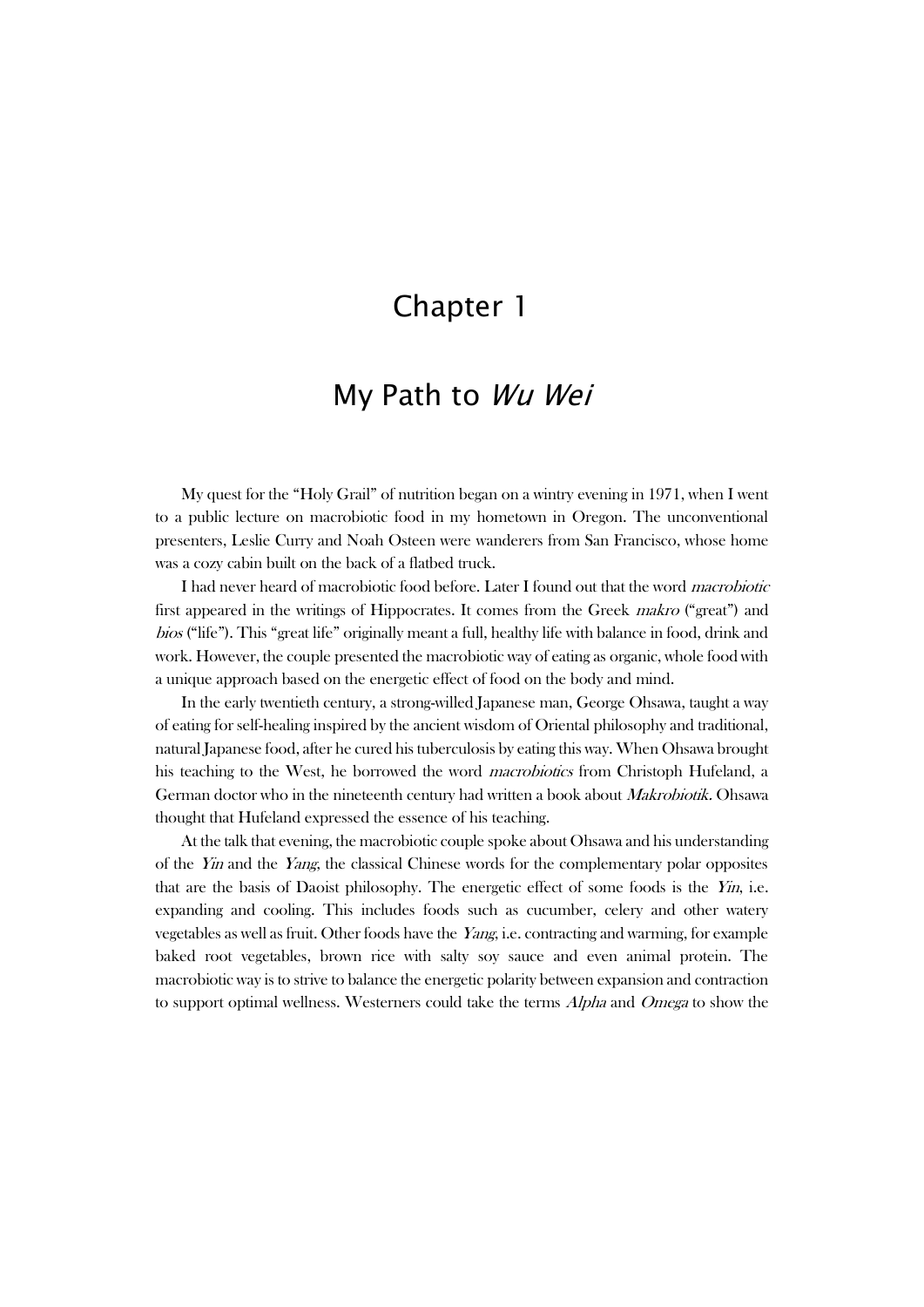polarity instead of Yang and Yin, which in Chinese merely mean the sunny and shadowy side of a hill respectively.

Man can mesh with the natural energetic world around him and keep the harmony by going with the flow and doing nothing to disturb it. This allows living life to the fullest. The Daoist concept of Wu Wei, literally "not doing," expresses this well. It is effortless, like the trees following the changes from spring to summer to fall to winter. Insight into the patterns of the DAO promotes sensitivity to this greater order. This, in turn, promotes more humility, since the great DAO is endless while man is very small and limited.

By living the spirit of this oneness with the environment (in Daoism: "man earth not two"), man aligns himself with the greater energy of the DAO. Following the spirit of Wu Wei makes life easier, healthier and happier.

#### Finding Out for Myself

After the presenters spoke about macrobiotic food, they served a warming meal, beginning with a miso-seaweed soup and followed by brown rice, fried vegetables and aduki beans. I liked the clean, natural taste of the food and felt a gentle sensation of well-being in my stomach. It resonated pleasantly inside me, as if I had just met an old friend after many years. This was true food.

Wanting to find out more, I read George Ohsawa's classic book Zen Macrobiotics. Ohsawa taught that a key principle of macrobiotic living is the spirit of Non Credo ("I don't believe"). Rather than blindly believing what others claim, we should rely on the only trustworthy expert we have, namely our own thinking and experience. Everyone finds out for himself or herself what is right from the greater knowledge that comes through personal study and practical experience. This promotes clearer intuition to make the right food and lifestyle choices.

The next step was to try macrobiotic food for a week. I followed Ohsawa's guidelines and ate what he described as harmonious foods, including whole grains (mostly brown rice), plenty of vegetables, miso soup, and for protein, mainly beans and other legumes and natural eggs from the farmers' market. Following Ohsawa, I ate no sugar, dairy food, meat, nightshades or tropical fruit.

Switching my food so radically gave quick results. I woke up the first morning two hours earlier than normal, feeling very refreshed. I already considered myself robust, having a brown belt in the Japanese martial art of jiu jitsu. Over the next few days, however, I felt even stronger,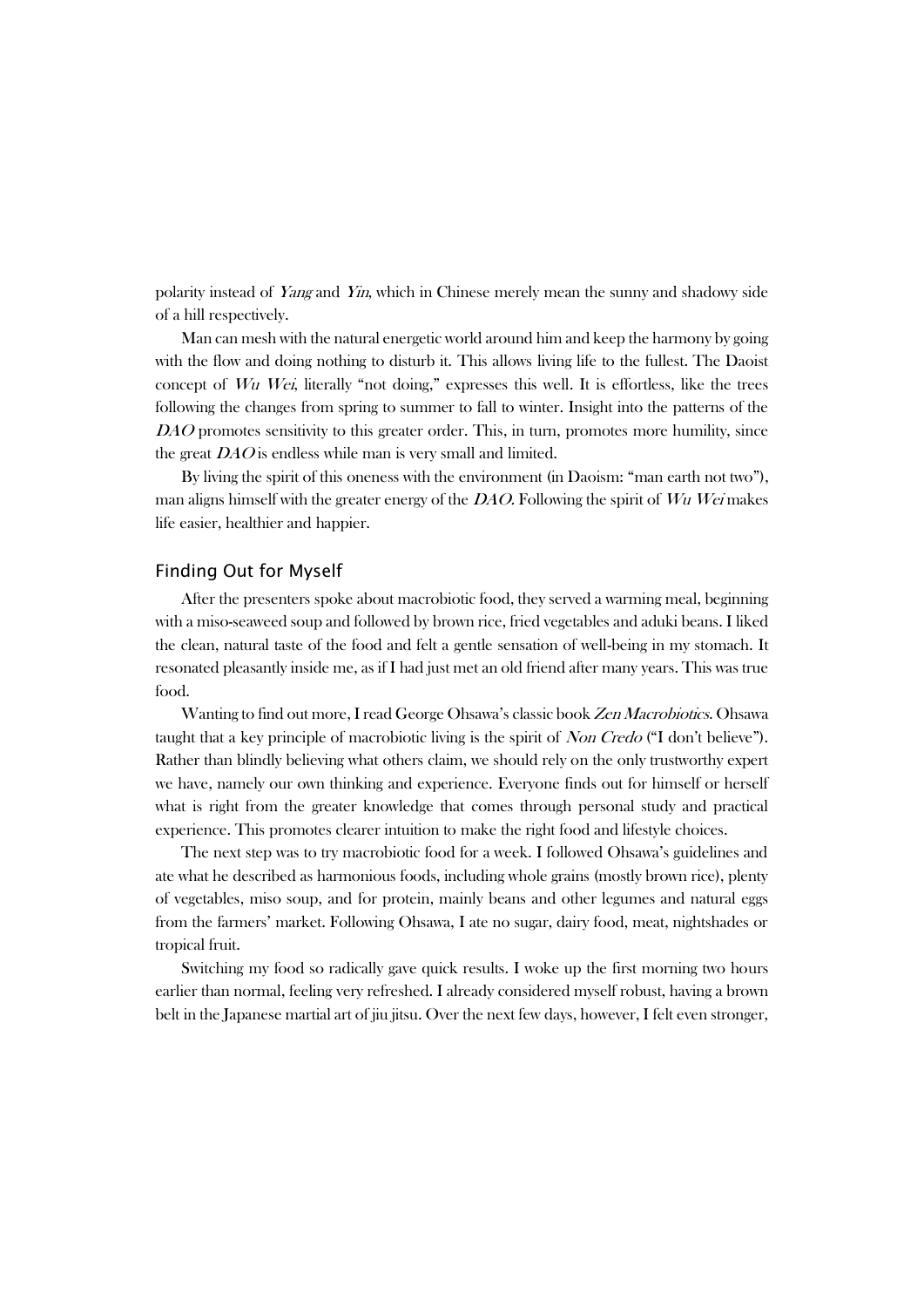emotionally calmer and mentally sharper.

The quick benefit of this leap into the world of whole foods amazed me. How sweet the first organic carrot tasted, as if my taste buds had just come to life. I began to understand the powerful impact of food on health. Within weeks, I even saw that a lipoma (hardened lump of fat under the skin) disappeared from my lower right arm after a doctor had suggested surgical removal.

The ecologist in me liked the macrobiotic idea that whole food and natural lifestyle strengthen the bond between man and the environment. It made sense that choosing organic food and an ecological lifestyle would bring forth greater harmony with nature. It was also appealing to eat food that is seasonal and when available, locally grown. This takes less fossil fuel for transport and makes less pollution. This new way of eating also meant much less wasteful food packaging to throw out. When I shopped in the natural food store of the time, I brought my own bags and containers and scooped the bulk foods out of barrels and burlap sacks.

Stumbling upon macrobiotic food became a milestone in my life. I became more aware of the interconnections of life, including the physical health of the nervous system, which is the link between the physical and mental realms. I began to see the influence of food on thinking and behavior, just as Ohsawa had written.

#### Beginning my Life's Work

Several months after my first encounter with macrobiotics, I set off to Europe, where natural food was harder to find. When I ate food of less quality on my travels, the pleasant inner glow from the balanced macrobiotic meals faded. The swings in my energy level showed me yet again the great impact of food on well-being.

Later, in Denmark, I met Karen Friberg, who also was keenly interested in macrobiotics. With simple macrobiotic food, she had overcome rheumatoid psoriasis and then begun teaching macrobiotic cooking courses. We worked together and later married. Our activities grew and we founded a macrobiotic study house in Sweden. Four daughters were born, who all thrived on our dairy-free way of eating. Many mistakenly believe that children need milk from cows or goats for nourishment and especially for calcium. I will come back to this controversial subject in a following chapter.

Many people came to our study house to learn about how to eat for better health and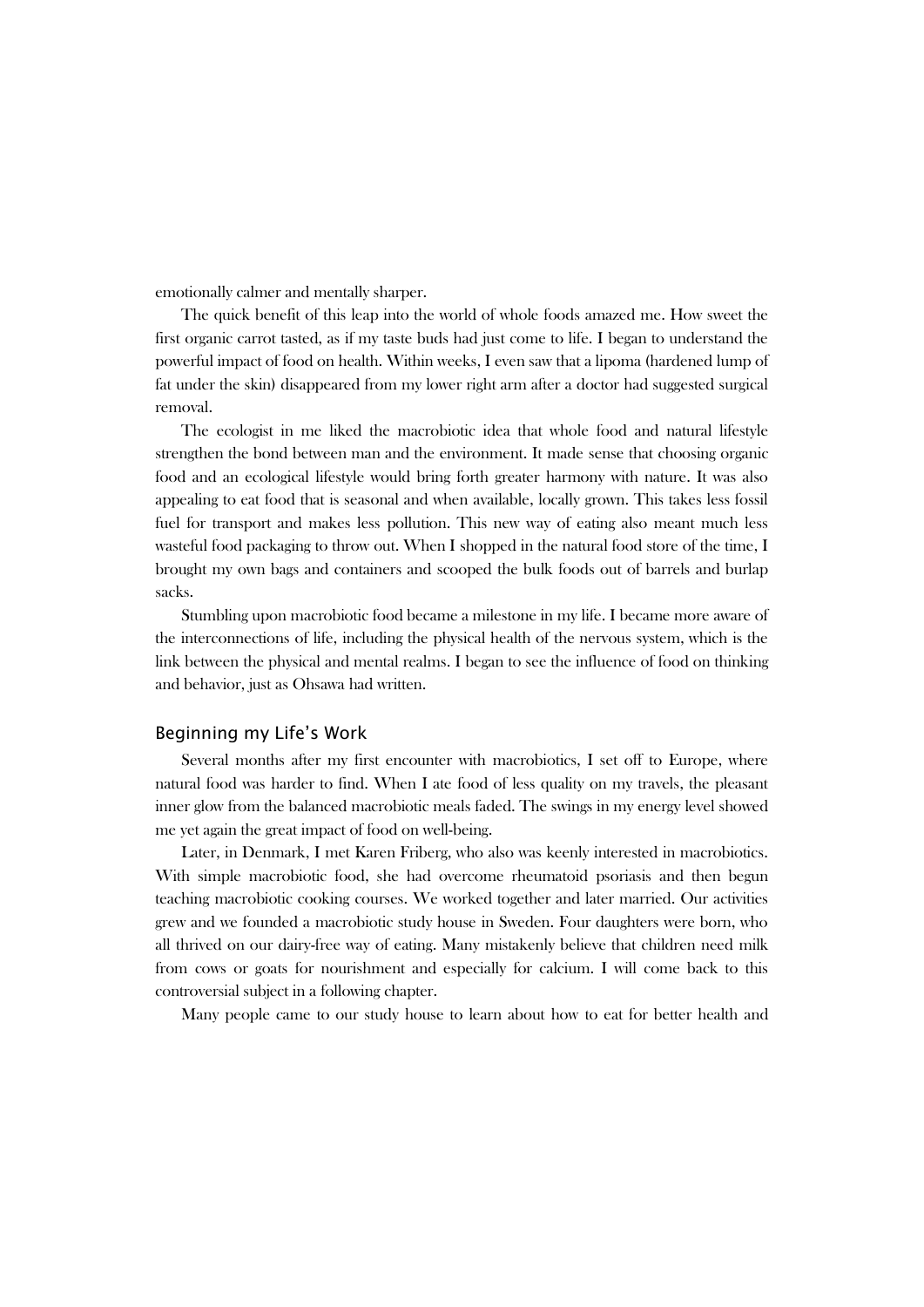especially for self-healing of specific problems. Above all, they wanted to know how to cook whole grains, vegetables, beans and seaweed. I often gave personal nutrition advice to those struggling with health problems.

In the early 1980s, more cancer patients began coming after the media reported that some cancer patients had recovered their health with macrobiotic food. Anthony Sattilaro, MD, inspired many cancer patients to eat the macrobiotic way with his book Recalled by Life. Dr. Sattilaro wrote about his own recovery from advanced metastasized prostate cancer. A few years later, actor Dirk Benedict wrote Confessions of a Kamikaze Cowboy, telling of his victory over prostate cancer while eating the macrobiotic way. The guests who came to our study house went through their highs and lows, as they tried to overcome old food habits or tough family situations. This gave me more insight into what it takes for self-healing in the real world.

In 1986, Peter (48) from Berlin came to me in Kassel, Germany to get advice on food to fight cancer. Peter had right-side lung cancer that had spread to his liver and brain. His doctors gave him no hope and said he had only 3 months to live. He took only painkillers.

I showed Peter the macrobiotic food program that I had learned from Michio Kushi, author of The Cancer Prevention Diet. When Kushi later came to Germany, I told Peter that he should consult Kushi. He said after the consultation that Kushi essentially had confirmed my advice.

Monika, his wife, cooked balanced macrobiotic meals for him every day, and after a few weeks Peter was able to drop the pain medication. After about 18 months, the oncologists were amazed when they could find no more trace of cancer. For many years after, I met Peter whenever I came to Berlin. After five years, Peter told me that the oncologists had asked him to come to the clinic to explain what he had done to stop terminal cancer.

Over the following years, I spoke twice to oncologists from Peter's clinic who came to me because a loved one had cancer. Oncologists know the modest results of their treatments. Peter died an elderly man, twenty-three years after his cancer diagnosis. This was truly a wonder after the oncologists' prognosis: three months to live.

During this time, I often lectured on the macrobiotic way of eating in Germany, where I met Werner Wicker, the owner of a medical clinic in Kassel. He planned to include natural therapies in a new clinic program and thought that the food concept I presented was right for the clinic. I helped lay the groundwork for a macrobiotic food program and then supported it by coming regularly to the clinic to counsel patients personally during their month-long stay.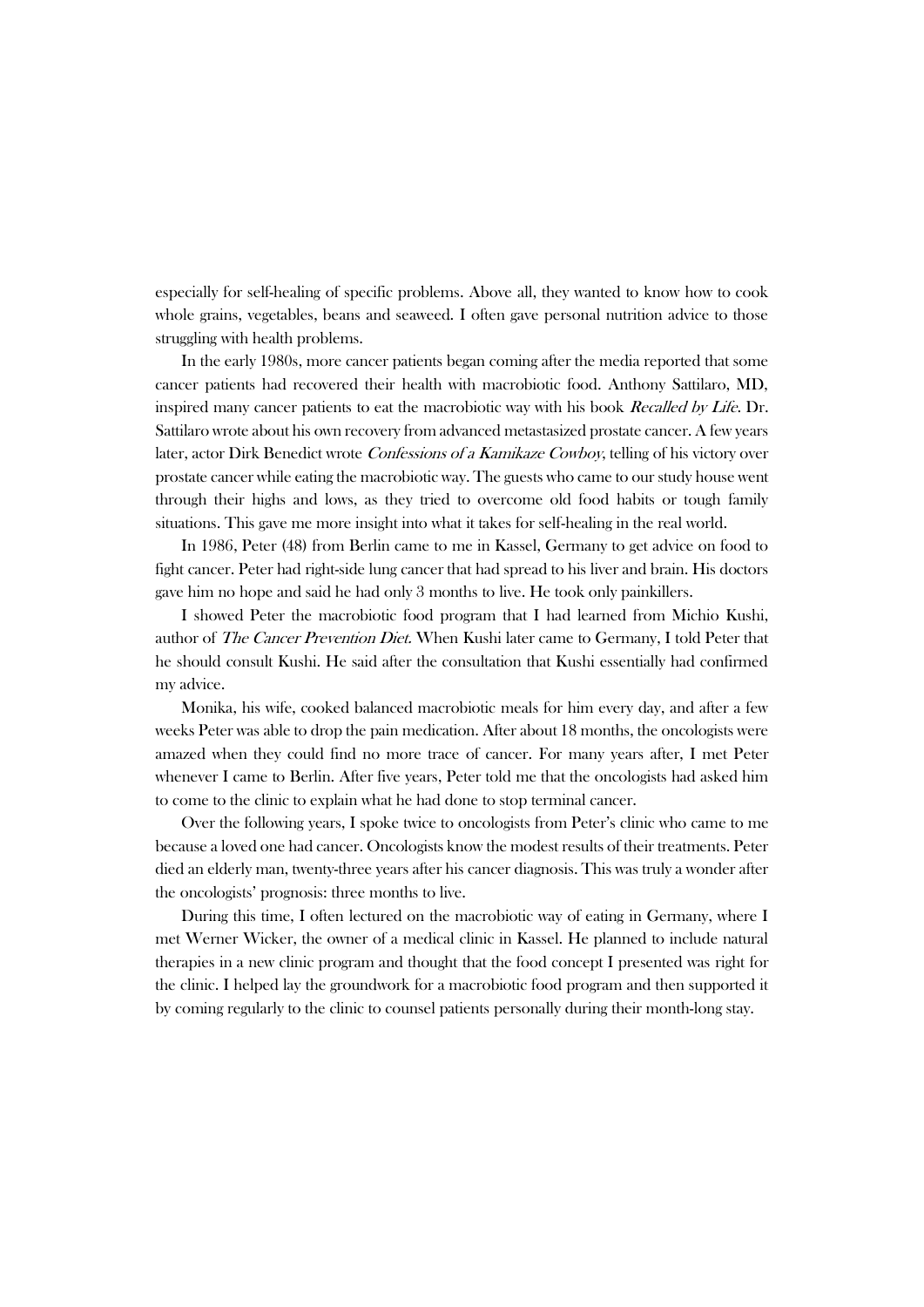It became clear to me that I needed more in-depth training for such a daunting task. I had worked several times over the years with Michio Kushi, the leading macrobiotic teacher from Boston, when he came to Europe. Kushi kindly offered to tutor me for work with cancer patients, and his personal guidance proved to be very helpful.

We called the clinic program *Vitalkost* (vitality food) and it soon became popular, accommodating about 60 patients at any given time. Every Thursday the patients got a thick fish-vegetable soup that included the soft-cooked, finely blended bones. This dish is koi-koku, a Japanese macrobiotic specialty that strengthens the body and helps weak people to get back on their feet.

I learned a lot about the practical application of macrobiotic food theory during these years as I commuted between my home in Sweden and the clinic in Germany. It was a unique situation, where the patients had optimal support to overcome their illnesses. They didn't have to go back home to their own kitchens and try to prepare meals with unknown food items, as others must do. They came three times a day to the dining room for their meals and even took part in cooking courses.

The patients' nutritional needs varied, and flexibility in macrobiotic food choices helped them stay with it. While most did well eating grains and vegetables as staples, others needed less carbohydrates and more fat and protein in their meals to feel well with the new food. Some thrived with more animal protein, which was mostly fish.

A special whole blood test (including both serum and red cells) often showed a lack of minerals that the conventional serum blood test routinely misses. A hair mineral analysis was also helpful. Those with cancer had no time to waste getting their essential mineral levels into the normal range. The general macrobiotic thinking at the time opposed specific supplements based on blood tests. In my work, however, the whole blood test proved to be very beneficial, and I recommended that patients take natural food-based mineral supplements based on their test results.

It wasn't easy for all of the patients to cope with the emotional and social aftermath of eating food very different from that of family and friends. These patients needed the support and understanding of their partners and loved ones, but it was not always forthcoming. For some cancer patients, the dire situation of trying to overcome a life-threatening illness became a barometer of the health of their relationships. Anita, 45 years old at the time, had breast cancer. When she went home after her stay at the clinic, her husband belittled her about her new food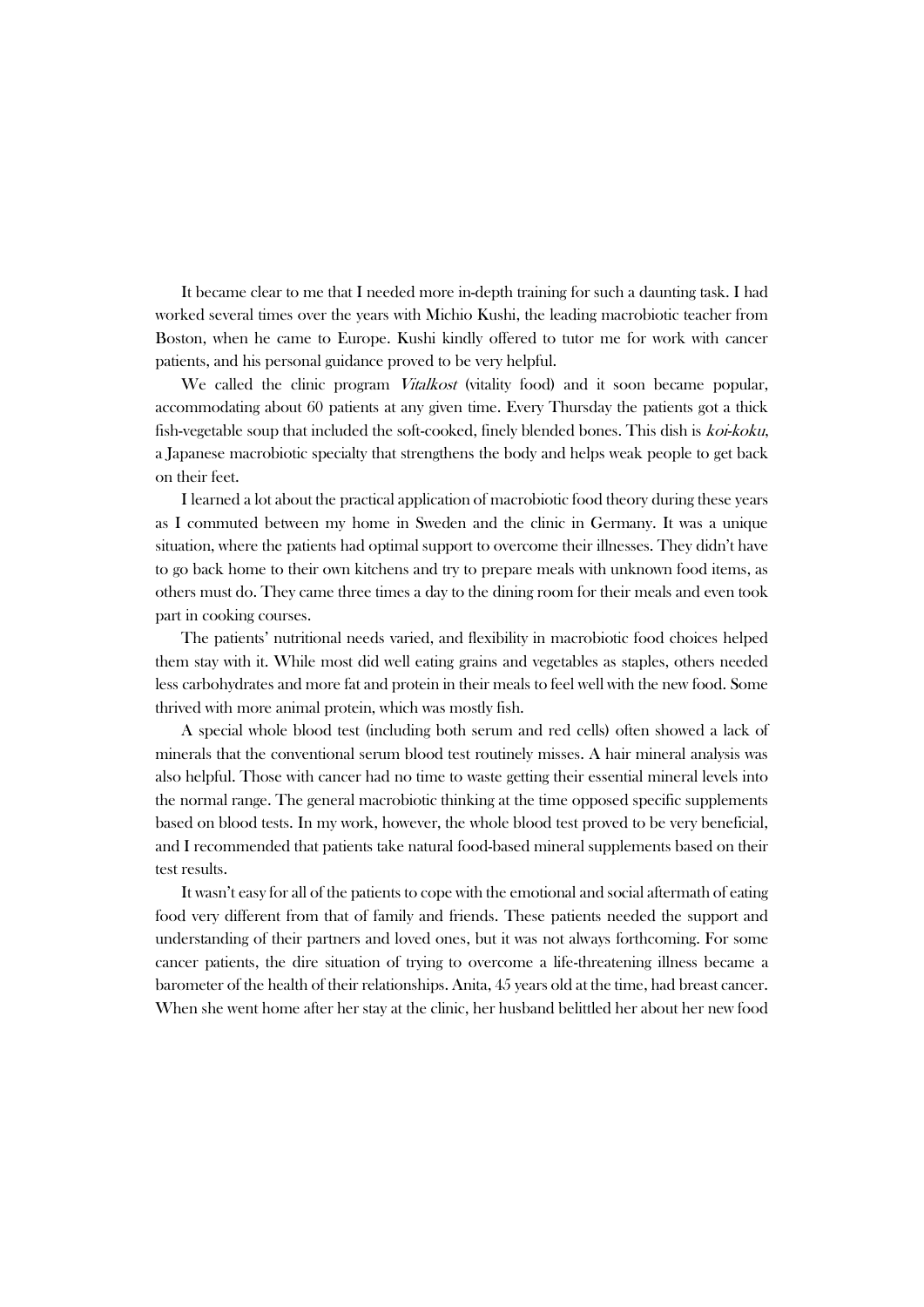until she had enough and left him. Others gave up for the sake of peace at home, even though they felt better with their new way of eating.

Both physical and mental factors play a role in undertaking a major change in daily food, and patience helps to overcome the hurdles. Everyone needs to go at his or her own pace. It is not a matter of all or nothing, and even taking a few first steps forward can be the right beginning for some.

Ingrid, who was 50 years old at the time, suffered horribly from rheumatoid arthritis. She came to the clinic with such intense inflammation in her hands that her husband had to help her with everything. After failed steroid treatment at three specialist clinics in Germany, she was still plagued by inflammation. She had no idea that changing her food could relieve the condition. Like most people, Ingrid had never heard of the inflammatory effect of nightshades. These include potatoes, tomatoes, bell peppers, chili, eggplant and tobacco. After a month of eating at the clinic avoiding all nightshades, her hands recovered fully. Vitalkost has helped many patients and the program has been ongoing since 1988.

Ingrid wondered how her highly trained medical specialists could have such a shocking lack of knowledge of healing with food. I told her that doctors learn very little about nutrition in their medical training. Even if they knew about it, they are too busy to take the time needed to explain food for self-healing to their many patients. In addition, the dominant pharmaceutical approach to medicine leaves no financial incentive for food advice.

#### New Insight from Dr. Weston A. Price

A few years later, I took another step forward in my understanding of food for wellness and longevity when I met Sally Fallon, author and activist for natural food. She showed me the brilliant work of Dr. Weston A. Price, the great pioneer in nutrition research. His classic book Nutrition and Physical Degeneration gave me new insight especially into the need for eating enough good fat to stay healthy.

Dr. Price documented the worsening health of indigenous people in many parts of the world in the 1930s and 1940s as they gave up their traditional, natural foods. His before-andafter photos of teeth left no doubt that industrialized food wreaked havoc on the health of these once sturdy populations. Straight, strong teeth became tilted and uneven when they began eating the refined sugar and white flour of modern civilization.

While his landmark book confirmed what I knew about the harmful effects of sugar and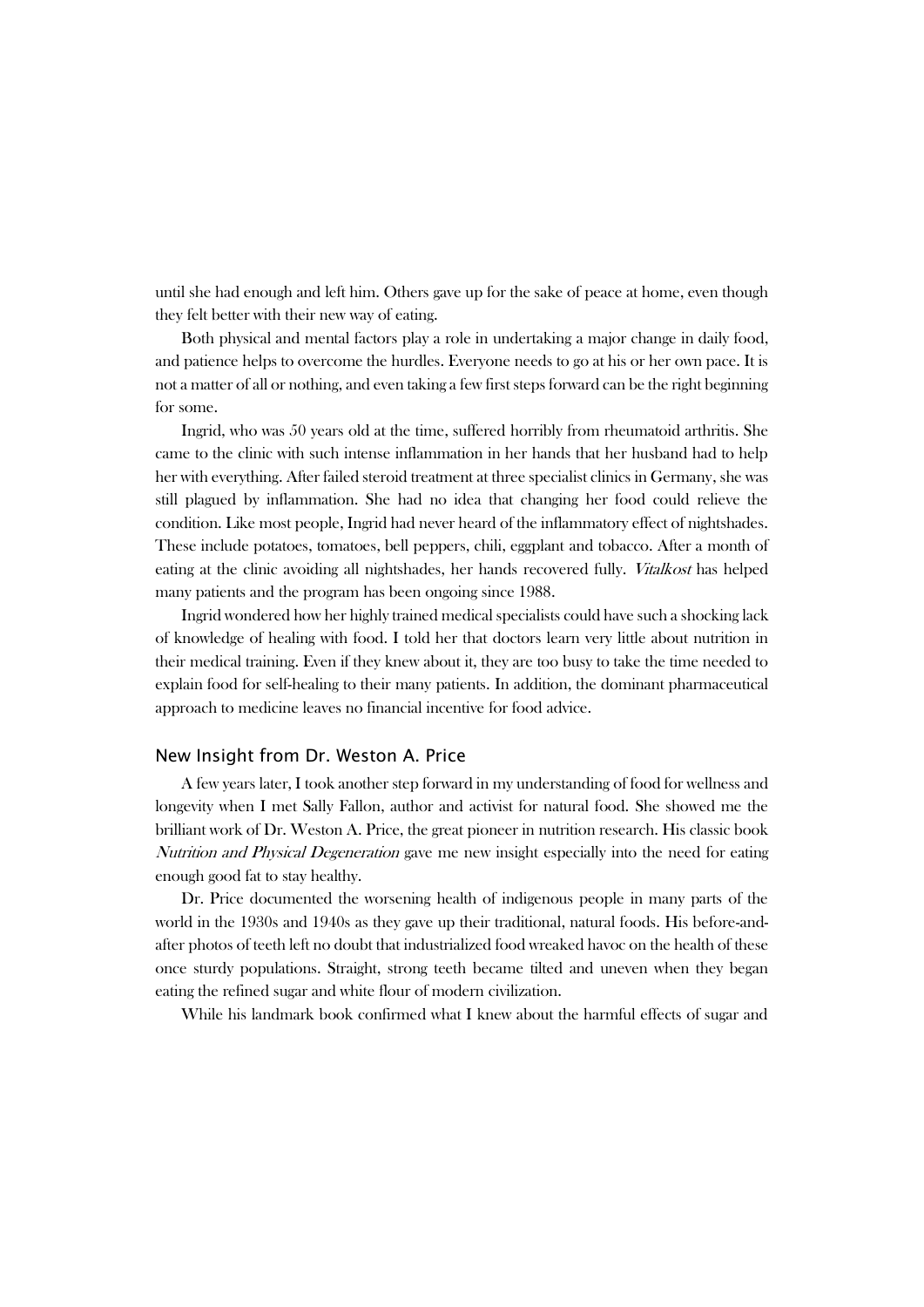other highly refined foods, it also got me thinking about my own way of eating. Aside from eating fish a few times a week, I was nearly vegan. Dr. Price found that the hardy people he studied ate more fat and animal protein than the sparing amounts I ate. It dawned on me that eating a bit more food of animal origin could be beneficial.

Curious as always, I began to eat a bit more fat and some organic chicken and turkey as a new source of animal protein. This made me feel a little stronger, but I also felt more need for the Yin of sauerkraut, pickled cucumbers and other cultured, fermented vegetables to balance the *Yang* of the heavier meat. I understood why sour, refreshing sauerkraut goes so well with fatty sausage in Germany. This change put me at odds with those who insisted that the orthodox macrobiotic guidelines, called the Kushi Standard Diet, were the only true macrobiotic way of eating. However, I followed Ohsawa's macrobiotic motto Non Credo and found out for myself what was right for me.

#### A Lovely Bunch of Coconuts

In my research of fat, I learned about the healing potential of coconut oil. It is very stable at frying temperature, helps the immune system destroy harmful microbes and even promotes weight loss when needed.

With the macrobiotic approach, I had hardly eaten coconut oil, since according to macrobiotic theory, tropical foods have strong cooling  $Y_{in}$  and fit the Yang of the tropical climate where they come from. Sesame oil and olive oil are better suited to a temperate climate. To find out more about the effect of coconut oil, I ate some at every meal for several days. The plant-based saturated fat gave me a nice feeling of energy and fullness that lasted for several hours. Over the next few weeks, I also noticed that my skin became smoother and some dry patches on my legs stopped itching and became normal. With this new insight, I included organic coconut oil into my daily food program.

Contrary to the popular myth, the saturated fat in organic coconut oil doesn't increase blood cholesterol or the risk of heart and circulatory disease. The common theory—and it is only a theory—is that saturated fat leads to blockages in the arteries that cause heart attacks and strokes. However, throughout the centuries, natural populations in the tropics have lived well with coconut as a major food.

Some very knowledgeable nutrition specialists have weighed in on the coconut oil debate. Prof. Emeritus Jon Kabara, PhD, from Michigan State University has stated that coconut oil is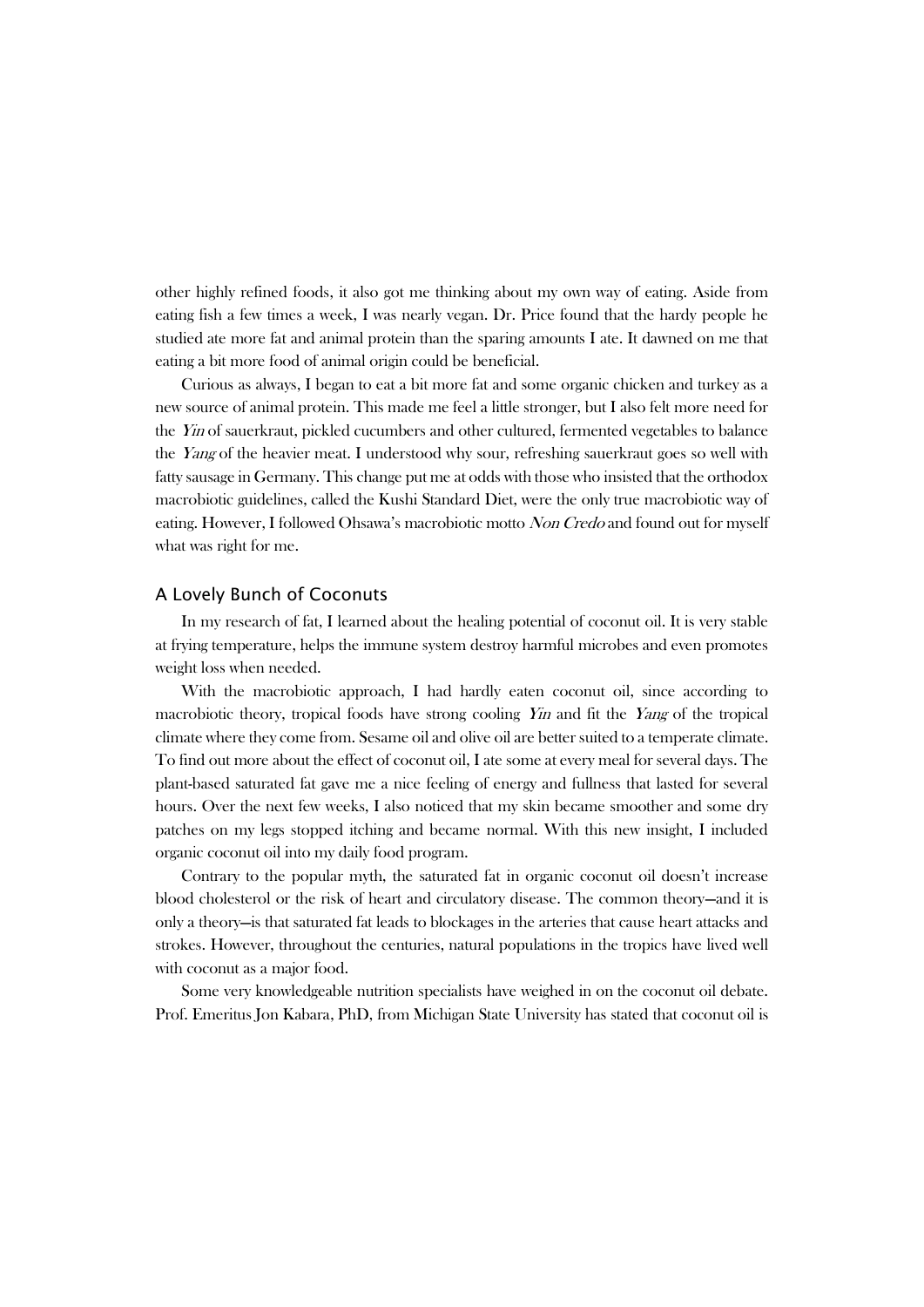the best oil for health. The saturated medium-chain lauric acid in coconut oil is also optimal for losing weight, when needed. It breaks down quickly and converts to energy rather than accumulating in the body, as oils with long-chain fatty acids do.

I once lectured about food and health at a yoga retreat in the hilly rain forest near Auckland, New Zealand. Afterward Caroline, 36 years old, asked me what she could do about her obesity and other health problems. She had suffered with rheumatoid arthritis from the age of 2 and got lots of medical treatment and steroids. She even underwent several operations to get artificial joints because of the ongoing degenerative illness and the side effects of the medication, which also left her extremely overweight. She tried every diet she came across, but nothing helped.

I advised her to drop her failed low-fat approach and eat healthy fat, especially organic coconut oil, along with whole grains, vegetables and for protein dried beans, lentils and chickpeas. I explained to Caroline that sugar and nightshade plants make joint inflammation worse.

Caroline began this program at once and was able to stop taking nine of her eleven medications within three weeks, including an anti-inflammatory that she had taken most of her life. Over the next year, she lost about 6.5 pounds (3 kg) per month. During the second year, she kept losing weight, but at a slower pace. After two years, she had lost a total of 100 pounds (44 kg). She maintained this weight over the following years without gaining it back again, avoiding the well-known yo-yo effect, when weight first goes down and then up again, which is common with conventional dieting.

Another benefit of Caroline's macrobiotic way of eating was improved bone density. Before she switched to the new food program, she got a bone-density scan. It revealed a level 9 percent below average for her age, a common side effect of long-term steroid use. The next scan two years later showed her bone density had increased and was then within the normal range. Her doctors told her that this was unheard of with big weight loss, since bones normally become thinner. However, typically, they didn't ask her how she had achieved this.

Caroline discovered the strong healing power of food, when she at last ate what her body needed to heal itself. This included eating enough of the right kind of fat. After years of following the mistaken advice from doctors and nutritionists who told her to restrict fat consumption, she learned that it's wise not to believe everything the experts say.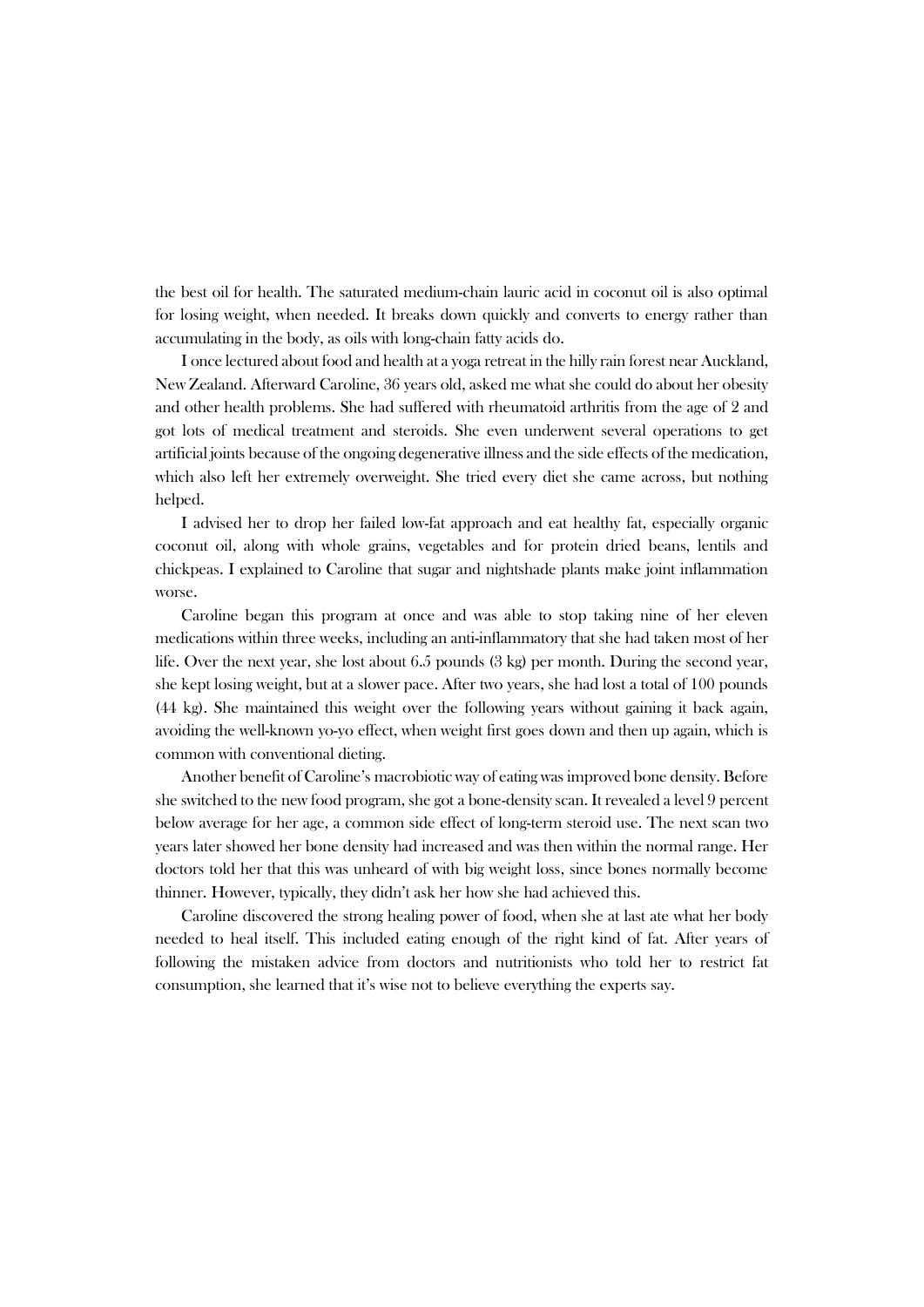#### Self-Healing with Food

My work with macrobiotic food has shown me the truly wondrous benefit of eating well. I have followed the progress of many people who have sought my advice over weeks, months and even years. Often they tell me that their doctors were amazed at how much their health had improved after switching to macrobiotic food. They report that their doctors commonly remarked, "Whatever you are doing, keep doing it."

If the doctors instead would ask these patients what exactly they were doing, they would begin to understand the healing power of food. Their lack of curiosity stifles their ability to become better doctors. Most of them know very little about food as a common cause of disease. There are shining exceptions. Sherry Rogers, MD, author of *The Cure is in the Kitchen*, told how she regained her health by trying the macrobiotic approach. Dr. Rogers wrote about environmental medicine, a branch of conventional medicine that (like macrobiotics) looks at everything that might affect a patient's health, including food and other environmental factors. With a sense of humor, she nailed the essence of the challenge in making such sweeping food changes with a brilliant statement: to want to eat macrobiotic food, you have to be smart enough or sick enough.

The ancient Greek physician Hippocrates, father of modern medicine, understood this very well. His famous quote "Let food be thy medicine" shows this insight. Medical doctors should learn more about the wisdom of the man behind the Hippocratic Oath.

Food is a complex issue that nutrition scientists are still trying to understand. They are now backing quietly away from long-held beliefs that have proven to be wrong. We need to break out of the rusty dogma about nutrition and take a holistic approach with insights from personal experience, food traditions as well as cutting-edge scientific research. Then we can tap into the true potential of self-healing with food.

The power of food to heal is clearly seen in the story of Elke, age 42, who came to see me in Berlin to ask my advice about her severe skin allergy. She was getting the standard medical treatment with cortisone cream, but the thick, crusty skin kept coming back on her hands and forearms. Cortisone only suppresses the symptoms for a while, a typically symptomatic treatment.

I showed her the food guidelines to overcome her skin allergy and emphasized that she had to stop all dairy food to clear her lymph system. Elke followed the program strictly and cut out all milk products. After three weeks, her skin had healed and become soft. She told me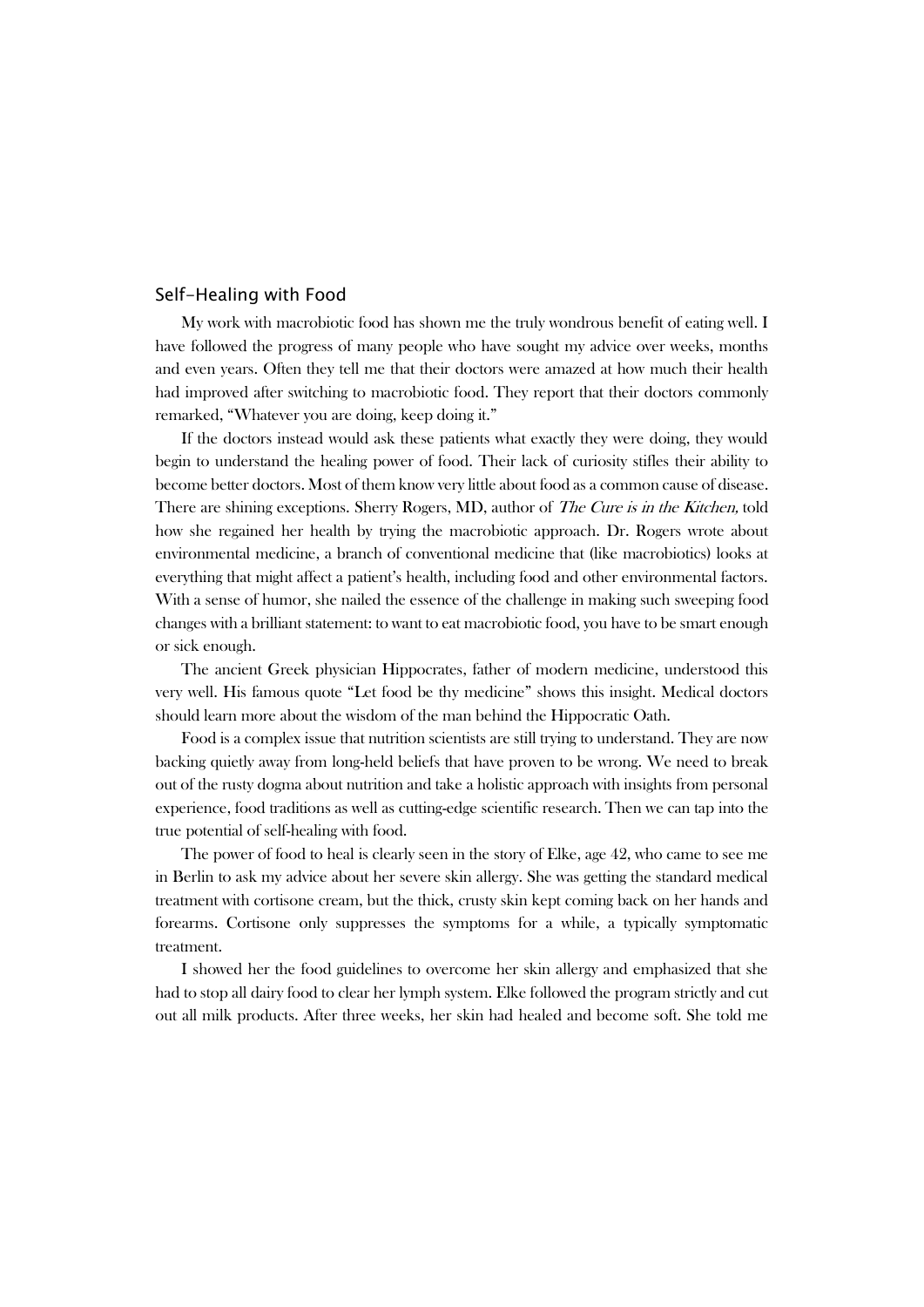later that she had wanted to tell her success story to the others in her allergy patient support group. However, her dermatologist wouldn't allow her to share her story, since he claimed that her cure with food wouldn't work for anyone else and she only would raise false hopes. Her story obviously didn't go down well with a dermatologist who knew only the symptomatic approach to medicine.

It makes sense to eat what supports wellness and stop consuming what burdens the body. This goes to the heart of healing any health disorder. Yet it is not as easy as it might seem. Food can be as controversial and sensitive as politics or religion. People tend to have strong emotional ties to their beloved indulgences and delights. Even when facing serious illness, many often ignore health advice. Some even feel annoyed by well-meaning friends and loved ones who want them to switch to wholesome food.

Generally people don't want to take personal responsibility for their wellness or illness and would rather hand this responsibility over to medical doctors, the "experts" as they see it. For whatever reason, most prefer to be passive patients rather than active self-healers. They don't like change and would rather go on with their old ways and habits. However, people don't have to be passive lambs. Everyone has the power to strengthen his or her own health, and taking this personal responsibility is a pillar of macrobiotic thinking.

The hardest habit of all to break seems to be that cherished morning coffee. Waking up with a caffeine jolt is the common response to the widespread problem of chronic tiredness that often begins at the first waking moment. This shows clearly that the body isn't in good shape. Caffeine only gives a temporary effect of heightened alertness by stimulating the adrenal glands to produce stress hormones. This serves as a short-lived crutch to get the energy that the body lacks. Of course, this can't provide the energy that comes from eating well. Real energy comes from true well-being, which is only possible after the adrenal glands recover from caffeine over-stimulation.

Neurotoxic caffeine is a burden especially for the liver, the main detoxing organ. Shortly after stopping caffeine, unpleasant symptoms of toxin withdrawal often set in, such as headache, but these pass in a short time. Everyone knows that chronic stress leads to illness, but who thinks about the rise in stress hormones from caffeine?

The popularity of caffeine as coffee, tea and "energy" drinks shows how widespread chronic tiredness is. The cause can be as basic as weak intestines that can't absorb the essential nutrients well. A feeble digestive system leaves the body deficient of nutrients, which saps vitality. A strong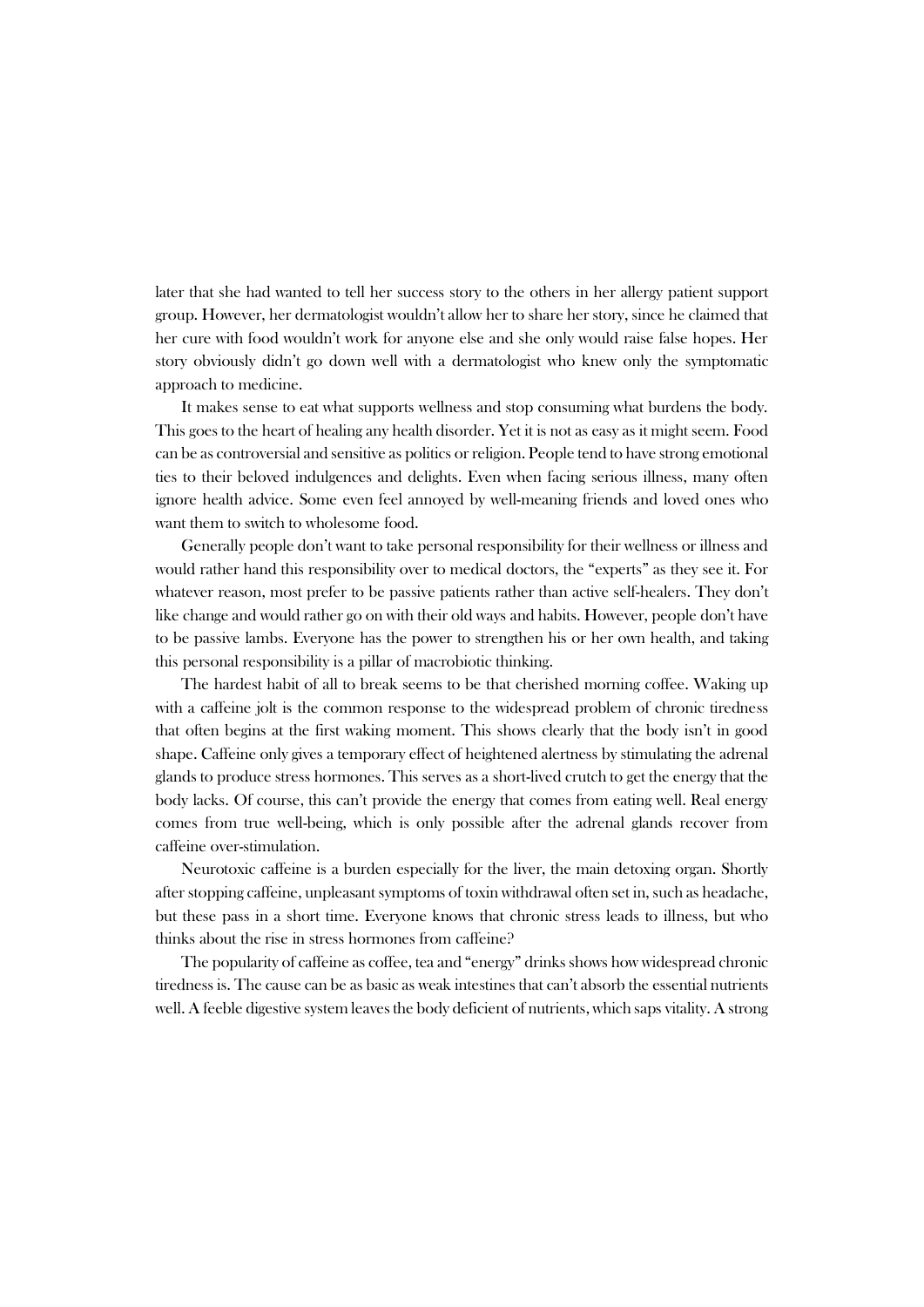digestive tract, on the other hand, breaks the chewed food mass down properly and absorbs the nutrients into the bloodstream. Without the proper minerals, vitamins and enzymes, the liver can't rid the body of harmful toxins or carry out other vital functions.

As the body gets older, it tends to get weaker. Only a conscious effort to promote the renewal of the body can slow down aging. Wise food and lifestyle choices support full life quality regardless of age. It doesn't take in-depth, detailed knowledge of nutrition to do this. It comes down to eating the right whole foods and chewing well.

The body then has the means to produce energy, sustain proper body functions, rid itself of toxins and repair damage to cells or form new ones. This is the basis of both physical and mental well-being, including clear thinking and good memory. Eating right promotes better life quality as well as a longer lifespan. This is the way to make the most of life, however long the lifespan.

In my youth, I greatly admired Alan Watts, an original thinker, philosopher and author who wrote about the meaning of life. Watts was a Christian theologian and one of the first Westerners to become a Zen Buddhist master. When I stepped into the world of natural food, I was dumbstruck to find that Watts, in spite of his understanding of Eastern philosophy, thought little of the importance of food. His death from a heart attack at the age of 58 put an end to his genius. Had Watts not overlooked the vital food factor, he surely would have fulfilled much more of his potential.

#### Finding Out for Yourself

Remember that there is no one way of eating that fits everyone. Think about everyone's uniqueness, both physically and mentally, as well as the various jobs, activity levels, age, gender and home climate or season.

Most experts don't see nutrition holistically and write rather from a limited, scientific perspective. It takes the greater overview, together with sound and practical guidelines for daily meals, to make it work well. For example, the book *The Metabolic Typing Diet*, by William Wolcott, showed me that I am a carbohydrate metabolic type rather than a protein or mixed type. However, Wolcott lacks the holistic dimension. Interesting as the book is, the list of beneficial foods for the carbohydrate type includes highly processed, low-fat dairy food, the worst of the milk products. In the chapter on milk, I debunk the myth that cow's milk is a good source of calcium to prevent osteoporosis, and show rather that milk is a risk factor for weak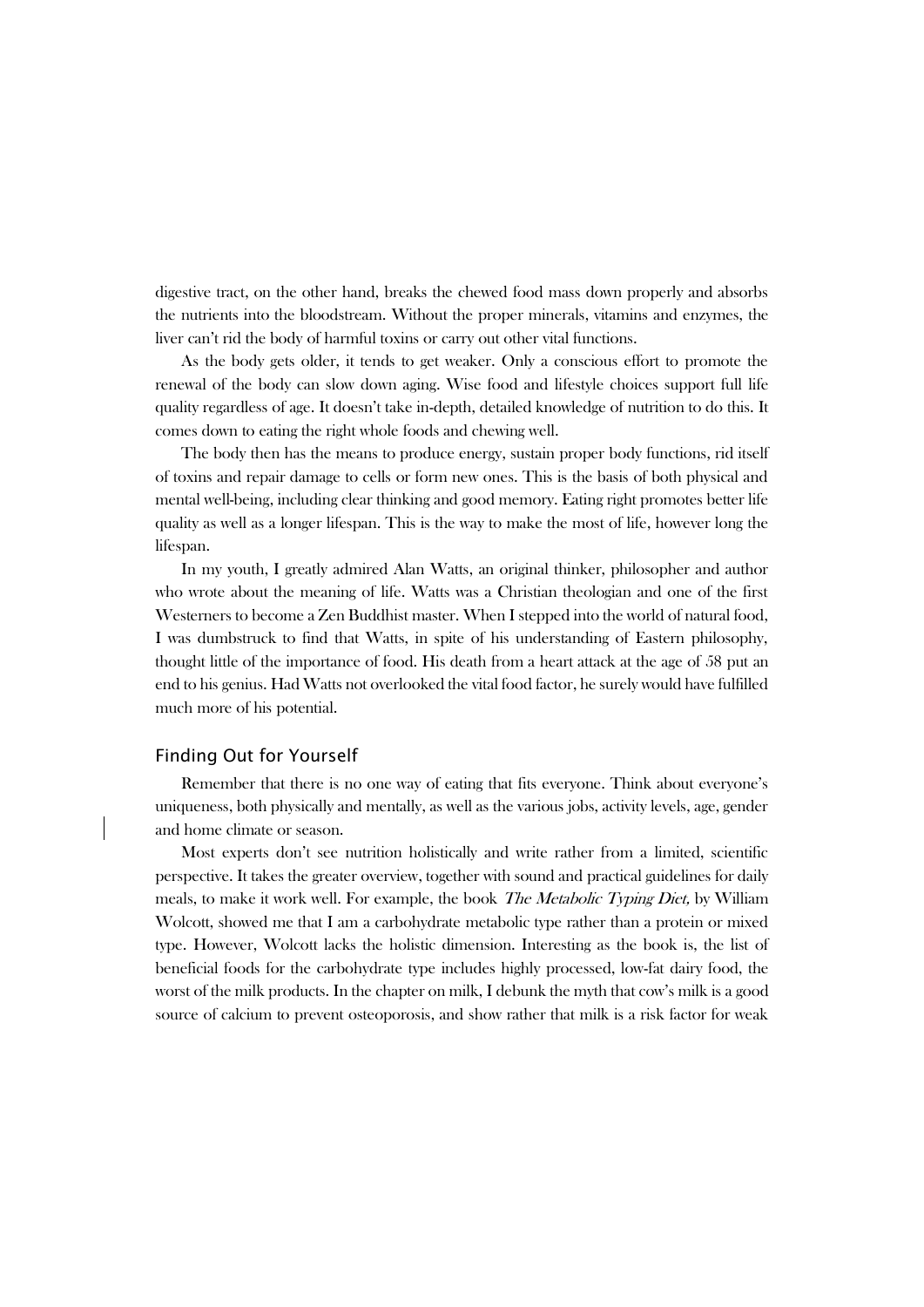bones and many illnesses.

It takes two kinds of knowledge to find the optimal way of eating for individual needs. The first kind is intellectual and analytical, dealing with various theories and ideas. Those theories that seem to make sense are worth trying. The second is practical and involves listening to the feedback from our own bodies and observations. This is the spirit of Ohsawa's motto Non Credo. We need the broader knowledge to understand intellectually what might be best for us, but also the finer intuition to feel it.

Don't forget Non Credo when reading or hearing what people think about eating for health—or any other subject. Keep an open mind, but don't just believe what others claim. Find out for yourself what is true. I once came across a true pearl of wisdom: Look everywhere to understand. Be curious.

With the macrobiotic perspective, it becomes easier to make sense of the confusing contradictions that abound in the field of nutrition. This greater understanding empowers you as a self-healer.